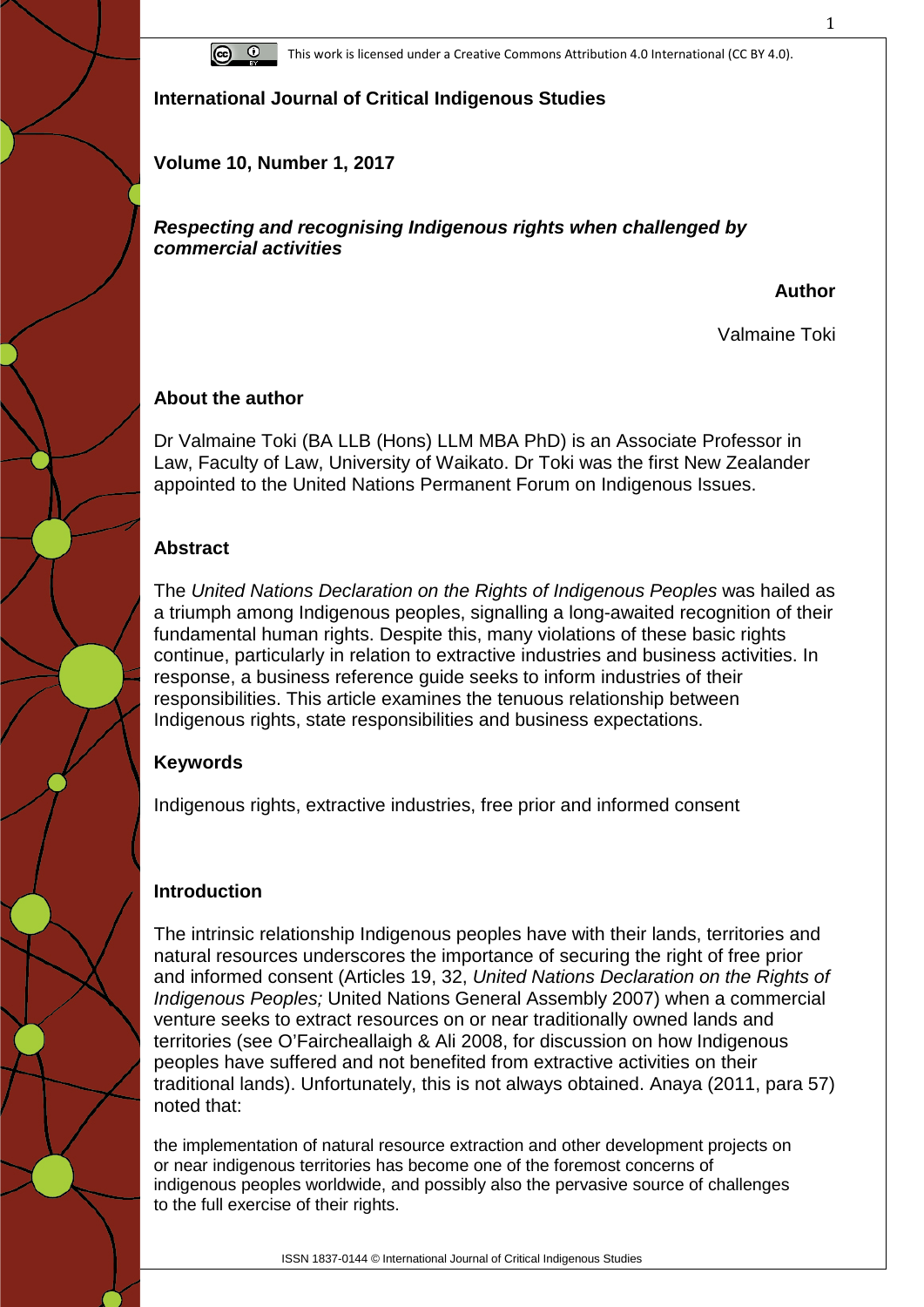The United Nations Global Compact (UNGC) has published a business reference guide to the *United Nations Declaration on the Rights of Indigenous Peoples* to "raise awareness among companies of indigenous peoples' rights and to help business understand, respect, and support the rights of indigenous peoples by illustrating how these rights are relevant to business activities" (UNGC 2013, 4). In particular, the Guide highlights the corporate responsibility to respect these rights and provides practical suggestions on how companies can fulfill their human rights obligations.

This paper will analyse how the *United Nations Declaration on the Rights of Indigenous Peoples: Business Reference Guide* can assist companies to engage with Indigenous peoples, especially in relation to extractive projects on or near their traditional lands and territories. To examine this, Part One will revisit the concept of Indigenous peoples' rights, focusing on the rights to lands, territories and resources. Part Two will address how these rights may intersect or collide with commercial rights and those of companies with a discussion of two documents: first, the United Nations' (UN) *Guiding Principles on Business and Human Rights*; and, second, the *United Nations Declaration on the Rights of Indigenous Peoples: Business Reference Guide*. Finally, Part Three will discuss some remedies before providing some general conclusions and recommendations for moving forward.

#### **Part One: Indigenous people's rights—What are the underlying rights?**

Indigenous rights are intrinsic to Indigenous peoples. Often these rights are considered *sui generis,* as they are unique rights that exist outside the typical orthodox regime of rights because they are based on the customs and traditions of the peoples concerned, rather than established norms of positive law. However, as a *sui generis* right, the obligation and responsibility of states must be considered in the specific context of the rights involved (see Davis 2012, 26).

The *United Nations Declaration on the Rights of Indigenous Peoples* ("Declaration") crystallises these fundamental human rights for Indigenous peoples. Despite the compromises made—for example, the article providing for the right of self-determination was progressively watered down during the text negotiations and for some Indigenous peoples this compromise was too great (see also Toki 2010)—it is the only international instrument that views human rights through an Indigenous lens (Anaya 2009, 63). Rather than creating new rights, the Declaration affirms existing human rights norms and contextualises them in light of the unique challenges faced by Indigenous peoples. Now that the four nation states (Australia, New Zealand, Canada and the United States of America) that initially voted against adopting the Declaration in September 2007 have all offered their support for the Declaration, arguably it now enjoys a more robust position, although Watson (2011, 629) notes: "The UNDRIP will do little more than provide an illusionary human rights protection while Aboriginal peoples remain trapped and contained within a matrix of colonising powers. This is because liberalism and neo-liberalism share constructs of property and reproduce 'rights' that in the long term are unsustainable and fail to secure Aboriginal relationships to land and the natural world."

When considering the intersection between Indigenous rights and business or corporate responsibility, the key rights are that of self-determination, rights to land, territories and resources, and that of free, prior and informed consent. Additional rights include traditional knowledge and cultural heritage, which can be classified as a manifestation and form of self-determination. When the anticipated corporate activity is on and within Indigenous territories, recognition of these rights are paramount.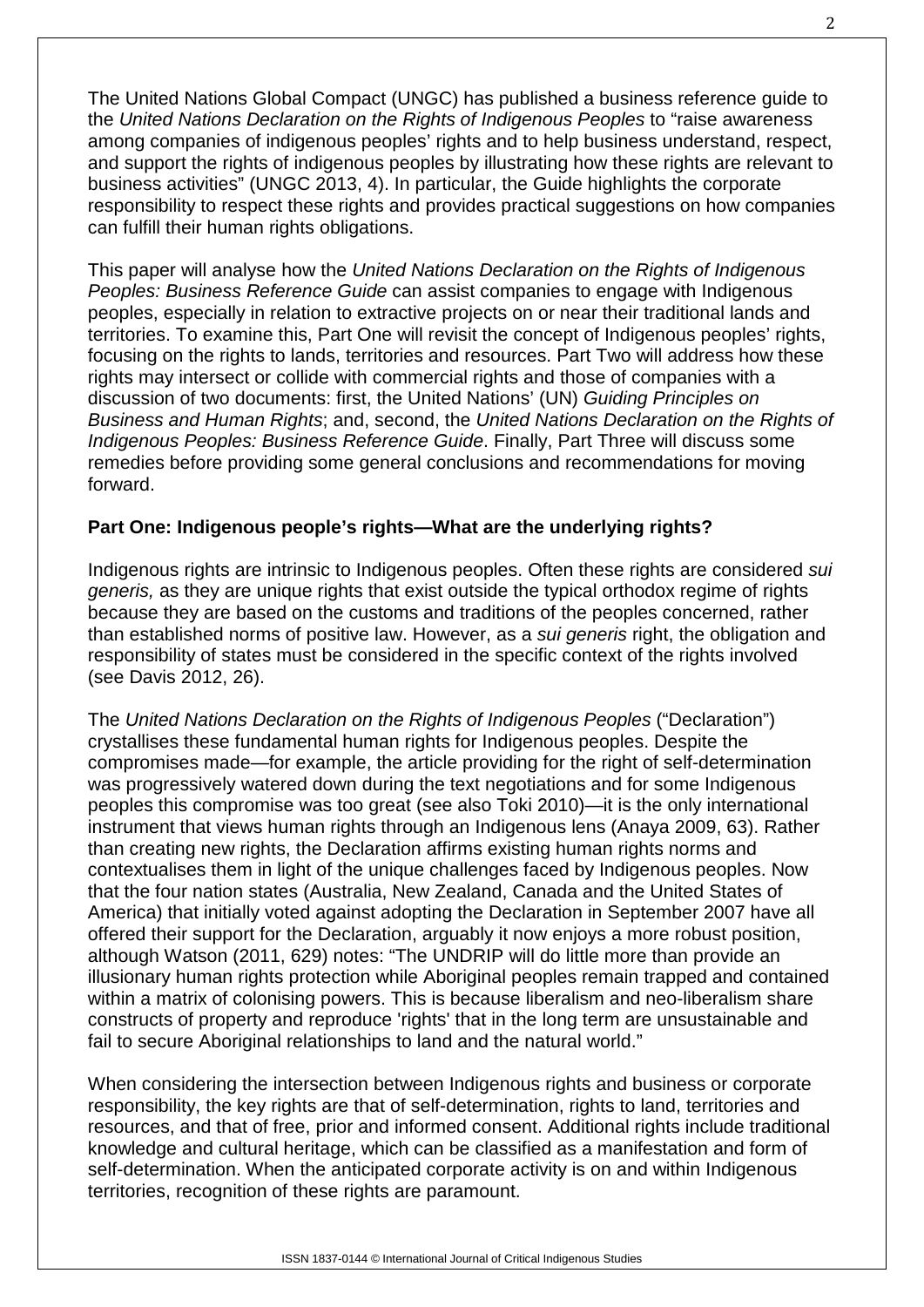#### *Right to Self-Determination*

The Right to Self-Determination is one of the cardinal principles of international human rights law. Article 3 of the Declaration confirms that:

Indigenous peoples have the right to self-determination. By virtue of that right they freely determine their political status and freely pursue their economic, social and cultural development.

Among the raft of international human rights instruments, Article 3 is expressed in almost identical terms to Common Article 1 of the two International Human Rights Covenants (Article 1 of the International Covenant on Civil and Political Rights and the International Covenant on Economic and Social Rights notes: "1. All peoples have the right of selfdetermination. By virtue of that right they freely determine their political status and freely pursue their economic, social and cultural development."). Yet it remains one of the most controversial articles of the Declaration. This controversy is, for the most part, based on a lack of understanding about the meaning and significance of the right to self-determination. Many states have resisted recognising the right to self-determination on the false assumption that it would give Indigenous peoples a right to secede from the state (in particular the "CANZUS" block; see Toki 2010, 251). This was a major concern of nation states during the drafting of the Declaration*,* resulting in the inclusion of Article 46, and movement and renaming of Article 31 from the previous drafts as Article 4. When Articles 3 and 4 are read together, it infers that autonomy and self-government are an expression of the right of self-determination, thereby limiting the scope of self-determination (Toki 2010, 254).

Although Karen Engle (2011, 147) claims that "external forms of self-determination are now off the table for Indigenous people", Mauro Barelli (2011, 422) argues that "it is simply a reflection of existing international law in that subnational groups do not have a right to independence". Article 3 is thus one supporting self-governance as opposed to succession or external self-determination.

While the Declaration does not define the right to self-determination, a number of provisions reflect specific aspects of that right. These include the right to lands, territories and resources (Article 26); the right to development (Article 23); and the right to free, prior and informed consent (Article 32). In this sense, the right to self-determination can be seen as a precondition for the enjoyment of all other rights, especially land rights.

#### *Land rights*

Land rights are at the core of the Declaration. Articles 25–30 specifically refer to Indigenous peoples' land rights, with references in several other articles as well. Article 26 is the key provision. It draws a distinction between rights to lands "presently" occupied by Indigenous peoples and rights to lands "traditionally" occupied by Indigenous peoples. Under paragraph 1, Indigenous peoples have the right to lands, territories and resources that they have traditionally owned, occupied or otherwise used or acquired; whereas under paragraph 2, they have the right to *own, use, develop and control* the lands, territories and resources that they *possess* by traditional ownership. Finally, the state has a duty to recognise Indigenous land rights with due respect to the customs, traditions and land tenure systems of the Indigenous peoples concerned.

At first glance, the nature of the right under paragraph 1 is somewhat ambiguous because it does not clarify whether it is a right to own, use, control or develop traditionally occupied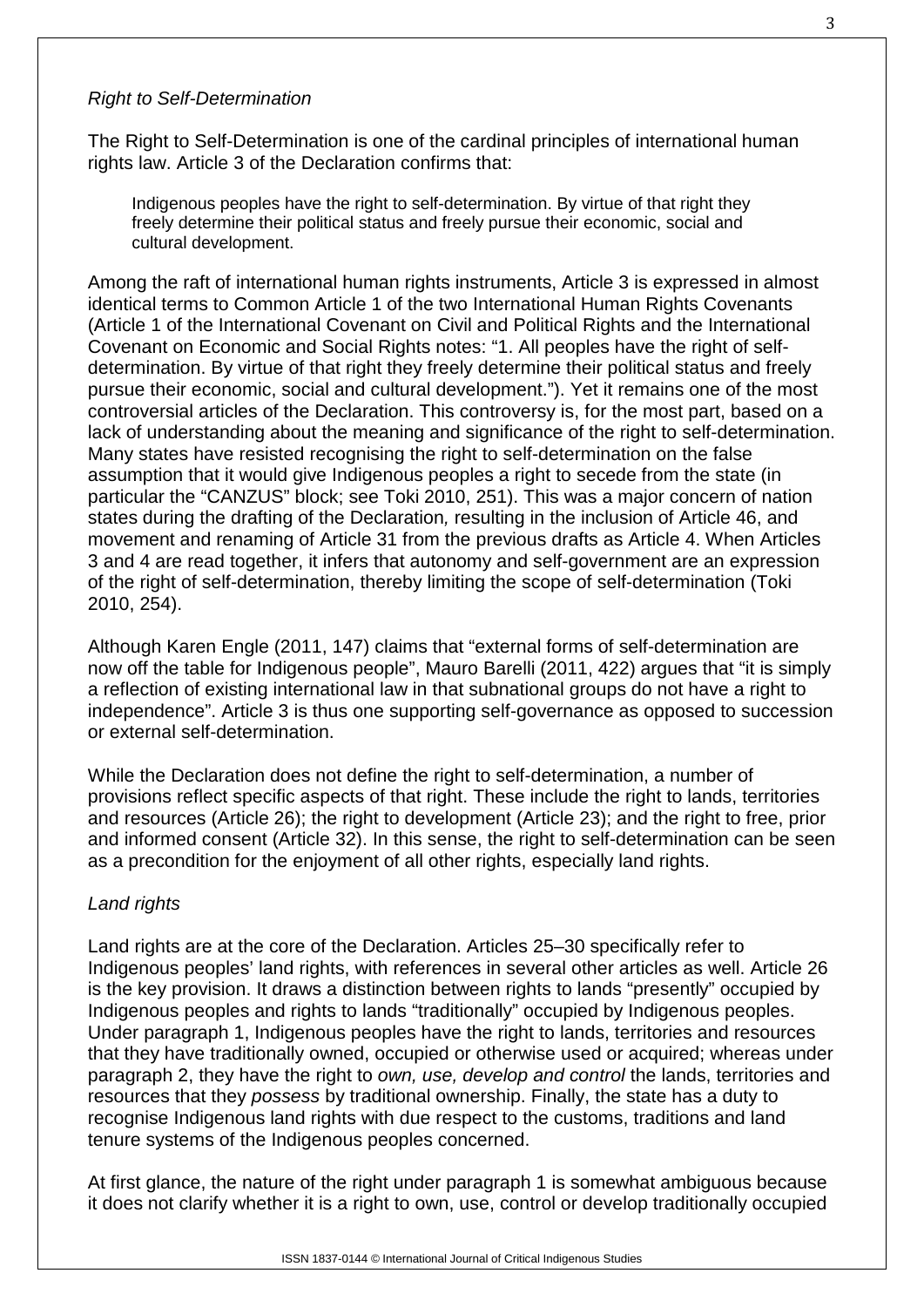lands. However, this ambiguity is likely to be deliberate as it allows each state to determine what rights Indigenous peoples should have in relation to lands that they traditionally owned, but no longer occupy. For some Indigenous peoples, like Maori in New Zealand, although the legal title to land may have passed, the cultural or tikanga element of responsibility or caretaking remains.<sup>[1](#page-16-0)</sup>

In this connection, Article 28 of the Declaration provides some guidance on how states should address historic violations of Indigenous peoples' land rights. It states that Indigenous peoples have the right to redress where their traditionally owned lands have been taken, used or otherwise damaged without their free, prior and informed consent.

Article 28 identifies restitution of land as the primary form of redress. Only where this is not possible should the right to restitution be substituted for the right to "fair, just and equitable compensation". The last sentence of Article 28 states that such compensation should be in the form of equivalent lands, monetary redress or other form of redress, unless otherwise agreed by the Indigenous peoples concerned. In this sense, Article 26 (1) and Article 28 work together to recognise and redress historic land grievances.

As noted above Article 26 (2) recognises that Indigenous peoples have the right to *own, use, develop and control* their lands, territories and resources that they *possess* by reason of traditional ownership. The right to "own, use, develop and control" is a significant development in this field because it rejects any narrow approach to land rights favoured by some states (see Allen & Xanthaki 2011, 297). This "bundle of property rights" affirms Indigenous peoples' ability to exert sovereignty over their lands and natural resources, thus linking the Declaration's land rights articles with the right to self-determination. However, the recognition of Indigenous peoples' right to own, use, develop and control lands is limited to present day occupation. This is made clear by the use of the term *possess,* which implies that the land must be presently occupied by the Indigenous peoples concerned. Only then will they be able to enjoy this full set of property rights. Despite this limitation, Article 26 of the Declaration marks a significant development in the field of Indigenous people's land rights.

#### *Right to Free, Prior and Informed Consent*

The right to free, prior and informed consent (FPIC) is one of the most important elements of the Declaration (Colchester & Ferrari 2007, 8). In fact, the requirement for consent is affirmed in seven of its articles. Most importantly, Article 32 of the Declaration affirms this requirement in the context of Indigenous land rights:

States shall consult and cooperate in good faith with the Indigenous Peoples concerned through their own representative institutions in order to obtain their free and informed consent prior to the approval of any project affecting their lands or territories and other resources, particularly in connection with the *development, utilization or exploitation of mineral, water or other resources.* (emphasis added)

As stressed by the last sentence in Article 32, the concept of FPIC is especially important in relation to certain extractive projects. In essence, it requires the state to consult with Indigenous peoples prior to the approval of any major projects on their lands. This consultation process is essential because it gives Indigenous peoples the chance to express their ideas and concerns before making a final decision. Consultation is generally accepted as engaging in discussion to achieve advice or similar. The ILO notes that: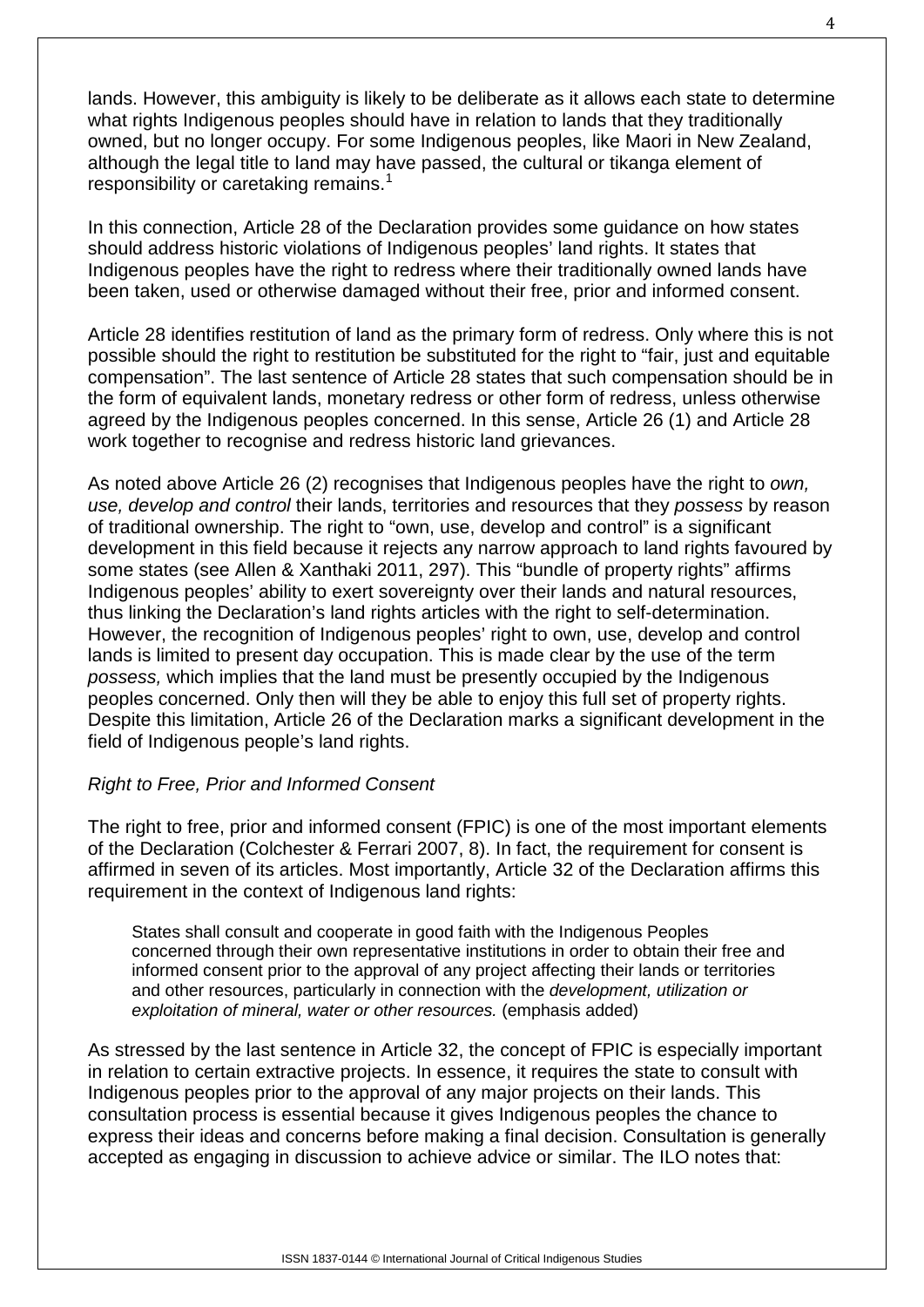the concept of consulting the indigenous communities that could be affected by the exploration or exploitation of natural resources includes establishing a genuine dialogue between both parties characterized by communication and understanding, mutual respect, good faith and the sincere wish to reach a common accord. A simple information meeting cannot be considered as complying with the provisions of the Convention.<sup>[2](#page-16-1)</sup>

If adequate consultation is "not possible then business enterprises should consider reasonable alternatives such as consulting credible, independent expert resources, including human rights defenders and others from civil society" (United Nations 2011, 20).

During the drafting of the Declaration, some states—including New Zealand— argued the concept of FPIC would create an unworkable right of veto (MacKay 2013). The concern was that Indigenous peoples would be able to hamper government-backed development projects or make unreasonable demands for compensation. Notwithstanding these concerns, a body of case law, scholarship and jurisprudence has clarified the scope of the right to FPIC and its application in the context of extractive industries (e.g. Colchester & Ferrari 2007).

It now appears that Indigenous peoples do not have an absolute right of veto over all activities within their traditional lands and territories. Rather, they have a right to withhold their consent for activities that have the potential to significantly impact on them or their lands and resources. Thus, if an Indigenous community decides to provide its consent for a particular project, it can impose certain conditions such as the right to receive a percentage of the project's profits. In this regard, the right to FPIC gives Indigenous peoples the opportunity to derive a benefit from the commercial use of their lands, territories and natural resources (see McKay 2004).

#### *Example: The Pogera Mine in the Highlands of Papua New Guinea*

Notwithstanding the clear recognition of these rights, extractive activities on and within Indigenous territories often cause negative and even catastrophic impacts on the economic, social and cultural rights of Indigenous peoples. A paradigmatic example here would be the recent surge of mining activities in Papua New Guinea (Columbia Law School Human Rights Clinic [CLSHRC] and Harvard Law School International Human Rights Clinic [HLSIHRC] 2015).

The Pogera mine in the Highlands of Papua New Guinea produces thousands of pounds of gold each year. The mine is owned and operated by Barrick, a Canadian corporation that is now the largest mining company in the world. Despite generating income and jobs for the local Indigenous population, the mine has long been a source of controversy. In recent years, the mine has been widely condemned for releasing over six million tonnes of liquid tailings into a nearby river. Local Indigenous communities regard these destructive practices as a violation of their territorial, cultural and self-governance rights (Human Rights Watch 2010, 5). This has led to friction and grievances between Barrick and the Indigenous community.

The Declaration affords to Indigenous peoples rights to their lands, resources and territories together with the right of free, prior and informed consent. However, Papua New Guinea, which was absent during the vote to adopt the Declaration, has a weak rule of law, weak regulatory schemes, and weak governance and judicial systems. This provides fertile ground for transnational corporations such as Barrick to design their own system of remedies that limit their corporate legal liability and advance their human rights reputation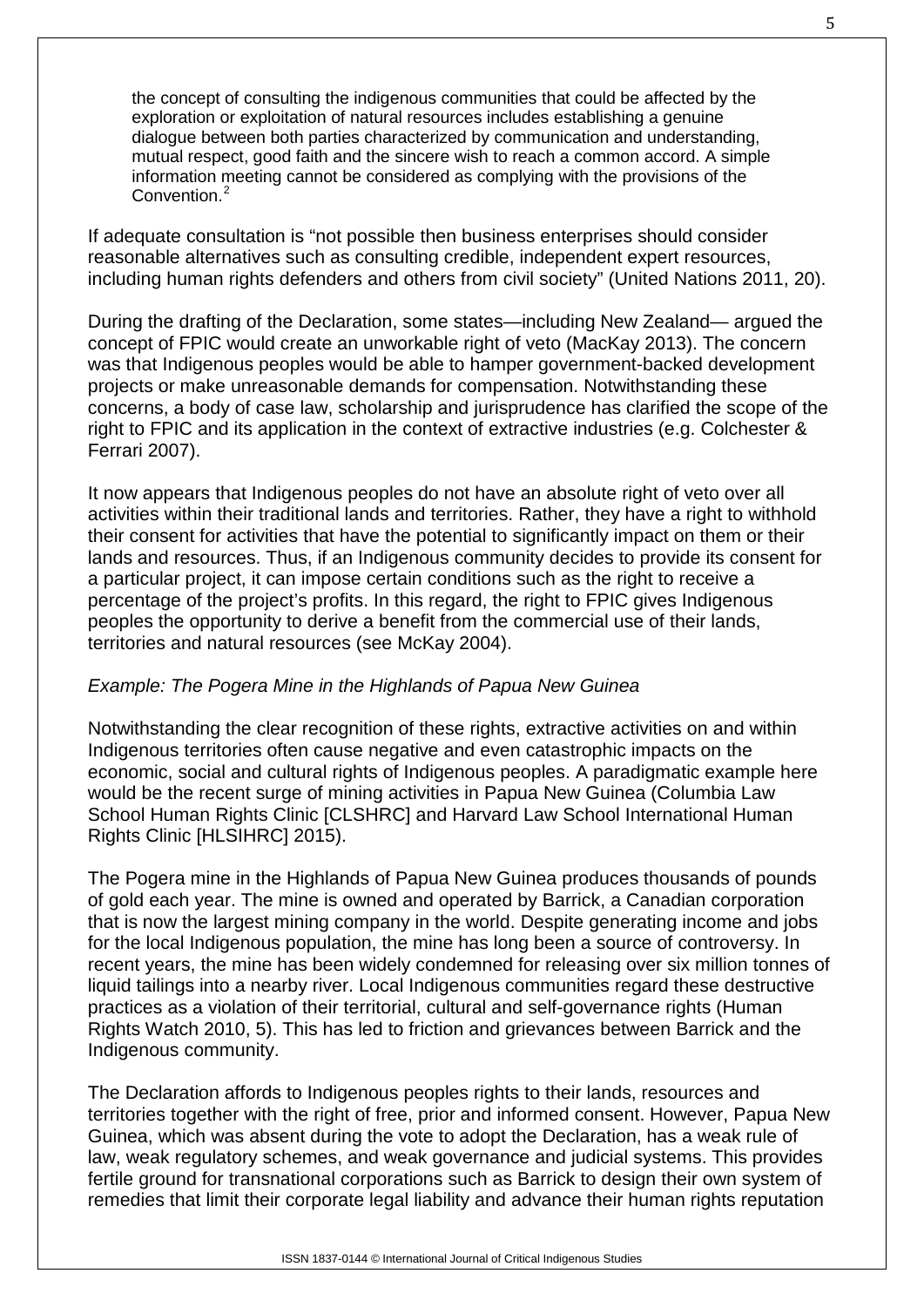(CLSHRC and HLSIHRC 2015, 6). Nonetheless, this should not abdicate the corporate responsibility to minimise all adverse impacts, particularly environmental impacts, and engage meaningfully with the Indigenous peoples to address these violations. The CLSHRC and HLSIHRC (2015, 4) noted that:

… rights holder engagement is consultation and requires early, proactive and comprehensive engagement with all stakeholders, particularly rights holders. Typical consultation models can maintain the unequal power relationship between rights holders and companies. The interests of rights holders are best served when they cocreate a remedy mechanism with companies …

#### **Part Two—How these rights may intersect or collide with commercial rights and those of companies**

Although there is a consensus from the international community that business enterprise must respect human rights and thus Indigenous rights, often state recognition of Indigenous peoples is absent; for example, China recognises "minorities" and not "Indigenous" peoples (see Hathaway 2016). This is problematic not only for Indigenous peoples but also for corporations who seek to extract resources on or near traditionally owned land and territories. Nonetheless, these fundamental rights exist irrespectively and independently of any formal international instrument. The UN General Assembly (2011) noted that:

[A] generally accepted principle of international human rights law holds that the existence of distinct ethnic, linguistic or religious groups, including Indigenous Peoples, can be established by objective criteria and cannot depend on a unilateral decision by a State.

In this regard, non-recognition by the state of these rights for Indigenous peoples cannot be an excuse for corporations not to apply the minimum standards (Anaya 2011, para 95).

Further, the principle of due diligence necessarily dictates that corporations must identify any adverse effects their activities may have on any affected peoples, including Indigenous peoples (Anaya 2011, para 95).

There is also a trend indicating that some states would prefer to distance themselves from adopting measures to safeguard the land rights of Indigenous peoples. This is especially true in the context of extractive activities where it is not uncommon for states to delegate their protective role to business enterprises, especially when the states' regulatory frameworks are weak or non-existent. However, states cannot simply avoid their human rights obligations by passing them to third parties. Indeed, states have a tripartite obligation to respect, protect and fulfil Indigenous peoples' land rights.

First, the obligation to respect Indigenous land rights requires states to refrain from interfering with the enjoyment of such rights. It also requires the state to effectively recognise Indigenous peoples' right to participate in decisions affecting their lands and resources.

The next step is the obligation to protect Indigenous land rights. The state obligation to protect is of a positive nature and requires it to adopt protective measures to safeguard Indigenous land rights. This includes the development of specific laws and policies to ensure that private actors, such as companies, do not violate indigenous land rights.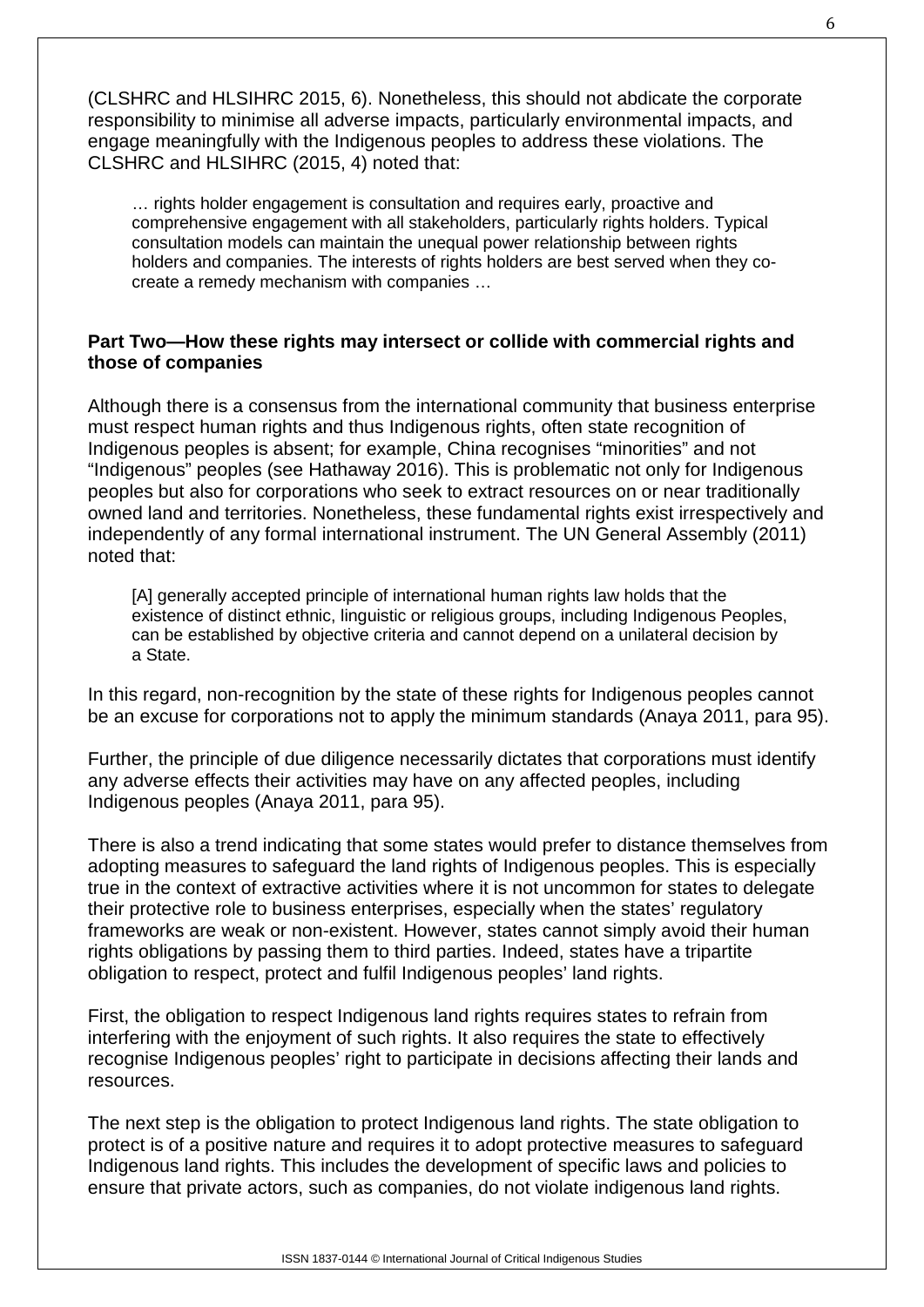The third category of state obligations concerning Indigenous land rights includes the obligation to fulfil, which requires states to ensure the availability, accessibility and affordability of Indigenous peoples' land (Cernic, 2012). This obligation is closely related to Article 28 of the Declaration as it requires the state to provide redress for lands taken without the Indigenous peoples' consent. It is also linked to the right to FPIC as it prohibits the state from approving extractive projects on Indigenous peoples' lands without first obtaining their consent. It follows that if the basic land rights of Indigenous peoples are to be fully honoured, the state must perform its tripartite obligations to respect, protect and fulfil those rights.

While international human rights law primarily imposes duties on states, an increasing number of international legal norms are being imposed on non-state actors, especially companies (Butzier & Stevenson 2014). Two recent initiatives by the UN Human Rights Council and the UN Global Compact have established guidelines that will hold companies responsible for the "human" impact of their activities.

#### *UN Guiding Principles on Business and Human Rights*

In June 2011, the UN Human Rights Council unanimously endorsed the UN Guiding Principles on Business and Human Rights as the first global standard for preventing and addressing the adverse human rights impacts of business activities (for a discussion of the relationship between the UN Guiding Principles and the UN Global Compact see explanatory note at http://www.unglobalcompact.org). This endorsement effectively established the Guide as "the authoritative global standard for addressing business related human rights challenges" (Human Rights Council 2012). The UN Guiding Principles set out a three-pronged "Protect, Respect and Remedy" framework (Human Rights Council 2011, para 6) and applies in all operational contexts, including those that have a bearing on Indigenous peoples (Human Rights Council 2011, para 23).

The first pillar confirms the state's duty to protect against human rights abuses by third parties, especially business enterprises (Human Rights Council 2011, para 26). Therefore, states are not *per se* responsible for the human rights abuses of third parties (United Nations 2013). However, states may breach their human rights obligations where such abuses can be attributed to them, or when they fail to take appropriate steps to prevent and redress corporate-related harm. Although corporations are not expected to be surrogate states, when states have a weak rule of law and provide inadequate services for Indigenous peoples, often corporations are perceived in this light (UNGC 2013, 6), thereby highlighting the need for states and corporations to work together to protect human and indigenous rights.

The second and most important pillar is the corporate responsibility to respect human rights (Human Rights Council 2011, para 27). It requires companies to ensure that they do not adversely impact on the rights of others and address such impacts when they do occur (Principle 11 of the UN Guiding Principles; see UNOHCHR 2012). The corporate responsibility to respect human rights is based on the notion that even though companies are not subjects of international human rights law, they nonetheless have a tremendous impact on the human rights and wellbeing of people around the globe (see Hilson 2012).

The Guiding Principles further recognise "the role of business enterprises as specialized organs of society performing specialized functions", and businesses are required *to respect* human rights throughout their operations. That is, businesses should avoid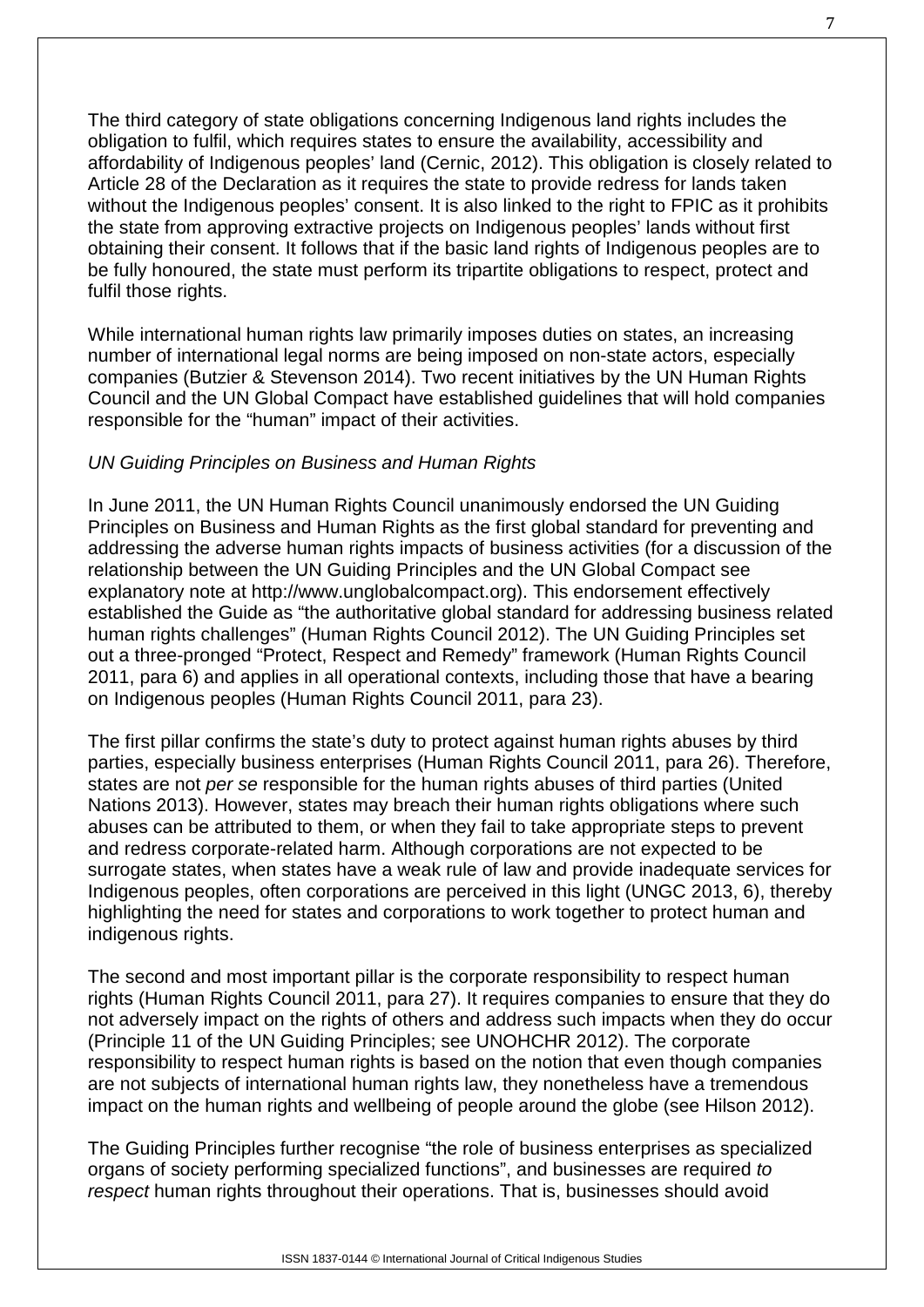infringing on the human rights of others, including Indigenous peoples, and should address adverse human rights impacts with which they are involved (Principle 11 of the UN Guiding Principles; see UNOHCHR 2012). In particular, under Principle 13 of the Guiding Principles businesses must:

avoid causing or contributing to adverse human rights impacts through their own activities, and address such impacts when they occur; and

seek to prevent or mitigate adverse human rights impacts that are directly linked to their operations, products or services by their business relationships, even if they have not contributed to those impacts.

However, Gilberthorpe and Banks (2012, 186) note that one of the weaknesses includes "ill-conceived and inappropriate development programmes that generate inequality, fragmentation, and social and economic insecurity".

Finally, the third pillar encompasses both the state duty to provide an effective remedy and the corporate responsibility to address and remedy human rights impacts that they contribute to (see Human Rights Council 2011, para 28).

Importantly, the UN Guiding Principles do not create any new binding rules of international law or impose additional obligations on companies. Instead they build on existing rules of human rights law and clarify the respective roles of states and corporations.

When the Guiding Principles first appeared before the UN Human Rights Council in March 2011, there was no singular reference to the rights of Indigenous peoples. In June 2011, however, the Council directed the Working Group on Business and Human Rights to give special attention to persons living in vulnerable situations, including Indigenous peoples, and the UN Permanent Forum on Indigenous Issues is actively collaborating with this working group.

#### *Business Reference Guide to the UN Declaration on the Rights of Indigenous Peoples*

The UN Global Compact's Business Reference Guide to the UN Declaration on the Rights of Indigenous Peoples reaffirms that "States have the primary responsibility for respecting, protecting and fulfilling human rights, through policy, legislation and regulation, and adjudication" and specifically outlines that "the State has a duty to protect human rights from abuse by businesses, based on the existing international obligations of States". The Global Compact was established in 2000 to encourage businesses worldwide to adopt sustainable and socially responsible policies. It is a principle-based framework for business enterprises, stating ten key principles in the areas of human rights, labour, the environment and anti-corruption. Companies signed up to the Global Compact are required to develop their own policy statements on how they endeavour to respect human rights. In this connection, companies must submit an annual report on the steps taken to implement key human rights responsibilities during the course of their activities. The UN Global Compact also develops guidance materials to assist companies to understand a range of thematic and emerging human rights issues.

The Business Reference Guide aims to increase understanding among businesses of the rights of Indigenous peoples and to provide practical suggestions for respecting and supporting these rights. In particular, the guide identifies six actions that businesses should take to meet their responsibility to respect Indigenous rights (UNGC 2013, 11). These include: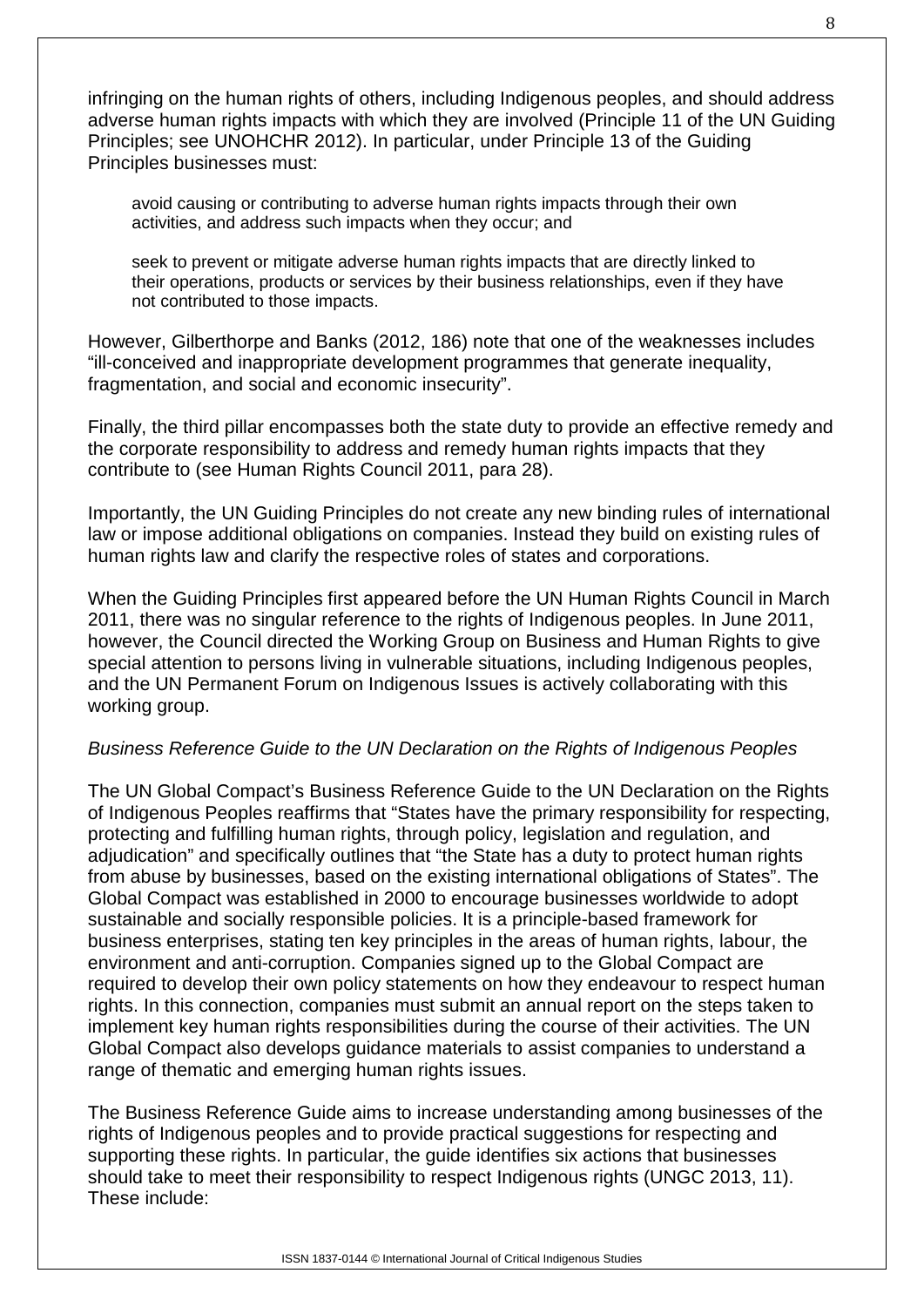- To adopt and implement a formal policy addressing indigenous rights
- Conduct human rights due diligence to access actual and potential impacts on Indigenous rights
- Consult in good faith with Indigenous peoples
- Commit to obtain and maintain the free, prior and informed consent of Indigenous peoples
- Establish and cooperate through legitimate processes to remediate any adverse impacts on their rights
- Establish and cooperate in appropriate grievance systems.

#### *Policy commitment*

The purpose of having an Indigenous rights-based policy statement (UNGC 2013, 12-15) adopted by a business enterprise is to establish clear guidelines that will inform the company's future actions in relation to Indigenous rights (UN Office of the High Commission of Human Rights 2013). This statement is endorsed across all levels of management and commits the business to certain actions in relation to Indigenous peoples (UNGC 2013, 12).

Business that may have adverse impacts on Indigenous peoples' rights, including those that operate within or near Indigenous territories, should develop a general Indigenous rights policy. At a minimum, the policy commitment should outline how the business enterprise will seek to consult and obtain the FPIC of Indigenous peoples, and how it will respect all the rights and obligations contained in the Declaration (Human Rights Council 2012). In particular, it should identify the minimum standards that the company will meet, even if national laws do not require it (Lehr 2014, 11). For example, businesses can adopt a policy to respect Indigenous peoples' right to FPIC even where national laws require some lesser standard such as mere consultation. Not only will such a policy promote transparency, but it will also improve the companies' social license to operate within Indigenous peoples' territories.

However, a policy statement only affirms the company's general commitment to respect Indigenous rights, not how that commitment will play out in practice. Indeed, it would be impossible for any company to anticipate how its future operations will impact on the specific rights of all Indigenous groups. For this reason, companies also have a responsibility to exercise due diligence.

#### *Due diligence*

As the corporate responsibility to respect human rights exists independently of the state's willingness to fulfil its human rights obligations, business enterprises should not assume that compliance with state law equals compliance with international standards on Indigenous rights (Human Rights Council 2012, 53). Rather, businesses should conduct due diligence (see also UNGC 2013, 15-20) to ensure that their actions do not trample on the rights of Indigenous peoples.

The initial step is to identify relevant national laws and policies relating to Indigenous rights. In particular, companies should determine whether the government recognises collective ownership rights and the extent to which the Indigenous peoples have received a formal title. $3$  This is a typical area of risk for companies, as some countries do not recognise collective land rights of Indigenous peoples, or only provide title for an area smaller than the groups have traditionally used or occupied (UNGC 2013, 16). This also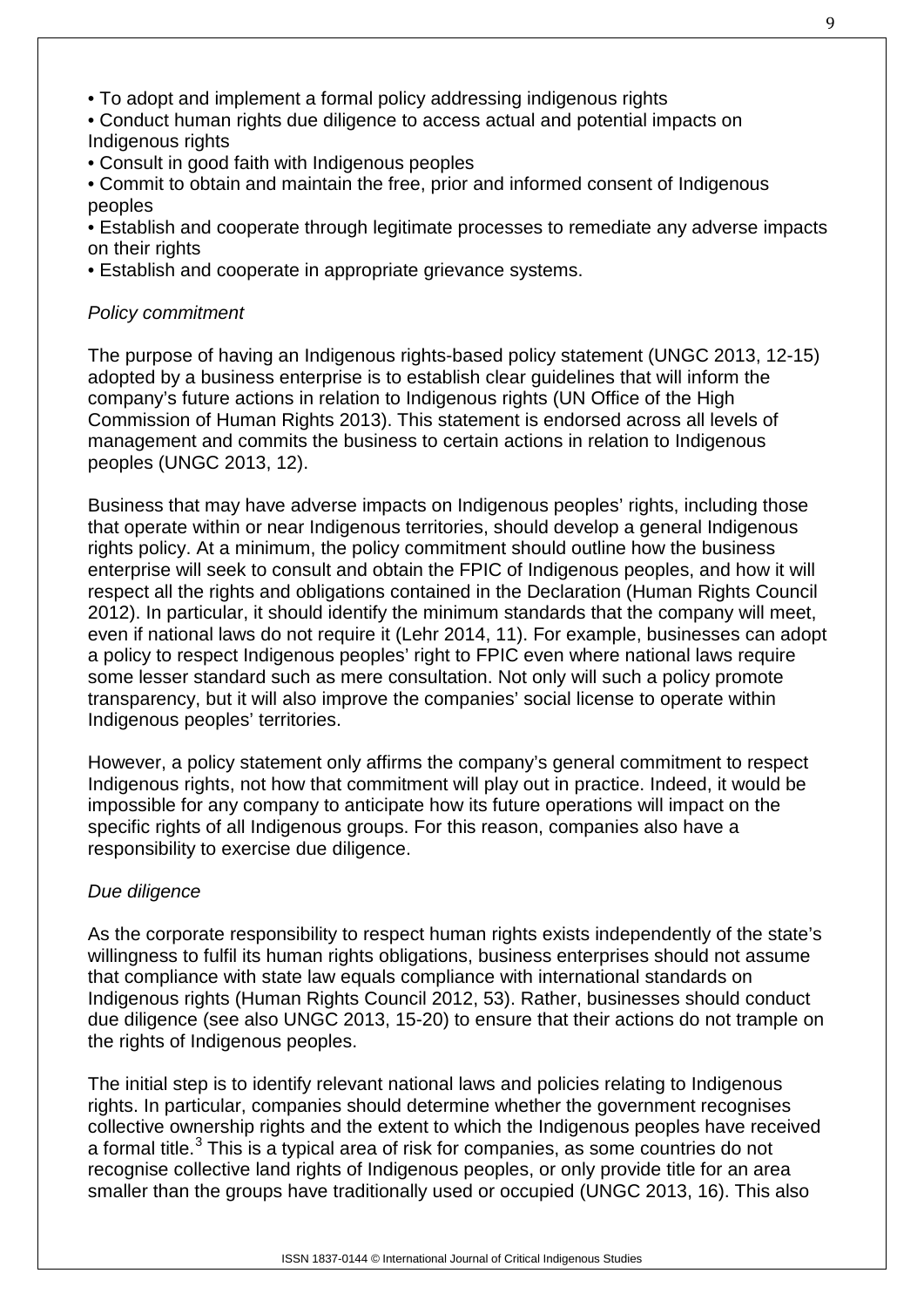means that the domestic law might not require the state to consult with Indigenous peoples prior to granting concessions on their lands.

Due diligence can assist companies to recognise and address any gaps between the host country's domestic law and international law. Where these gaps are readily apparent, companies should consult experts with specialised knowledge in international human rights law, especially those relating to Indigenous peoples' rights. This will allow companies to not only identify areas where the host country's domestic law falls short, but also to better understand the nature and scope of Indigenous rights (see Anaya 2011, para 93).

Companies should also exercise due diligence to determine the potential impacts their projects may have on Indigenous rights. The idea is to understand the specific impacts on specific groups within the context of the companies' operations (see OECD 2017, which states that "the rationale for due diligence is when the 'proper mode of engagement is not identified an applied stakeholders perspectives may not be adequately integrated into project decisions and an enterprise may face liabilities [e.g. if it does not comply with relevant legal obligations regarding engagement such as an obligation to obtain consent]"). In this connection, companies should be aware that not all Indigenous groups are the same and that each has its own unique relationship with traditional lands, territories and resources. It is, of course, quite possible that a particular activity may not have an adverse impact on the rights of one Indigenous group, but may severely impact the rights of another group. Companies need to be aware and perform their due diligence in a manner that is respectful to the Indigenous group concerned.

With this in mind, companies should consider developing a joint impact statement with the Indigenous group. A joint impact statement will allow the company to identify potential risks as the Indigenous group will often have specialised knowledge on their lands, natural resources and culture. It will also assist to foster a relationship between the company and the Indigenous community, which in turn strengthens the company's social license to operate within their territories.

Once the due diligence process is complete, business should integrate the findings from their impact assessments and take appropriate actions. These findings should be made available to the affected Indigenous peoples in a manner and form that they can easily understand. It should also allow for input and suggestions from the affected Indigenous groups in accordance with their own customs, systems and decision-making processes. Effective integration also requires that the responsibility for addressing adverse human rights impacts be assigned to the appropriate level and function within the business.

Indigenous peoples should be able to participate in this process and ensure that the company is taking appropriate steps to address those impacts.

In assessing human rights impacts, businesses will need to look for both actual and potential adverse impacts, especially those that have been identified by the Indigenous community itself. Potential impacts should be prevented or at least mitigated across all parts of the business by drawing on the knowledge and recommendations of the Indigenous peoples concerned. Actual impacts, on the other hand, should be addressed immediately and be subject to remediation. Moreover, the company should also track and monitor the impact of its activities on the Indigenous community. This can be achieved through regular consultations and by inviting feedback from the Indigenous peoples.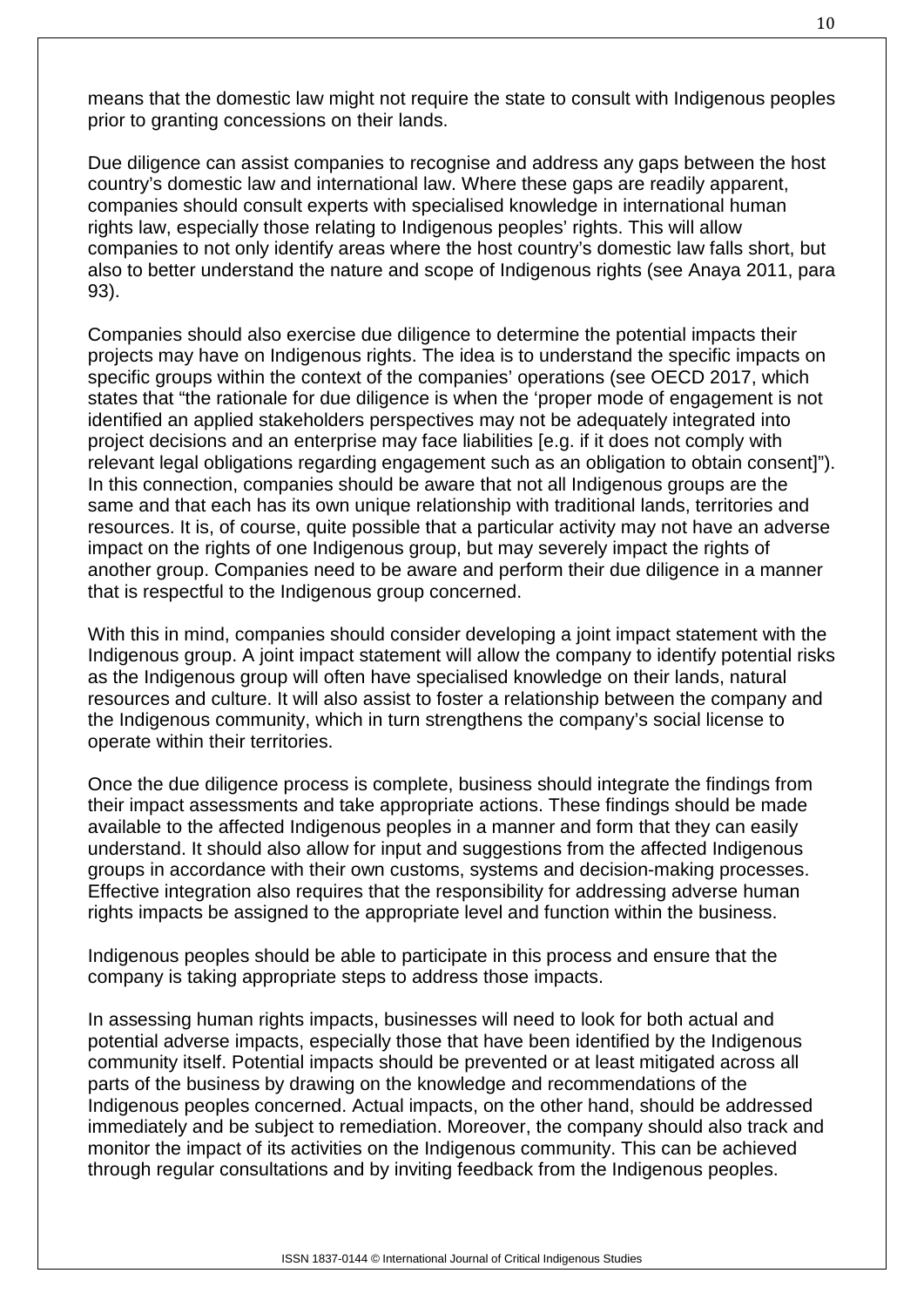In sum, due diligence requires companies to identify and address potential risks that their activities may have on the rights of Indigenous peoples. Indigenous peoples have a right to be consulted on those risks and to influence how those risks will be addressed.

# *Right to Consultation and Free Prior and Informed Consent (FPIC)*

The right to Consultation (see also UNGC 2013, 21-24) and Free, Prior and Informed Consent (FPIC; see also UNGC 2013, 25-29) are fundamental measures of the Declaration that ensure Indigenous peoples' substantive rights are fully respected. They underpin Indigenous peoples' right to self-determination, culture, and their traditional lands territories and resources.

Consultation and FPIC are closely related, but with slightly different concepts. Consultation refers to a procedural right enjoyed by all Indigenous peoples, the significance of which is derived from the protection of their substantive rights, such as traditional lands and resources (Butzier & Stevensen 2014, 312). On the other hand, FPIC implies a substantive right to accept, modify or reject a project or activity. While businesses should always engage in meaningful consultations with Indigenous peoples before commencing activities that impact on their rights, FPIC is legally required in certain circumstances (UNGC 2013, 25).

As mentioned in Part 1, the right to FPIC will arise whenever a project has the potential to severely impact on Indigenous people's lands, territories and resources. This is especially so for extractive activities, such as mining, which involve the removal of precious metals from the Indigenous peoples' land. According to Anaya (2011):

… given the invasive nature of industrial-scale extraction of natural resources, the enjoyment of these rights is invariably affected in one way or another when extractive activities occur within indigenous territories.

Thus, as a general rule, companies must obtain Indigenous peoples' FPIC before undertaking any extractive activities on their traditional territories.

Consultation, participation and effective engagement with Indigenous peoples form a crucial part of the corporate responsibility to respect FPIC. It is through these processes that businesses can work with Indigenous peoples to enhance FPIC practices. The exact process that companies follow to obtain Indigenous peoples' consent will vary depending on the traditional decision-making process of the Indigenous peoples with which they engage, as well as the nature and extent of the project (Lehr 2014, 12). In any event, the international community has proposed some general principles on how companies can fulfil their responsibility to respect Indigenous peoples' right to FPIC.

#### *Prior*

To make the right to FPIC meaningful, consultations and agreement should take place with Indigenous peoples over an extractive project before the state authorises, or the company commits to any extractive activity on Indigenous territories (Human Rights Council 2011, 17).

The exact meaning of "Prior" is controversial as it implies that consent should be given before the government grants any concession over Indigenous territories, such as an exploration permit for oil and gas. As noted by Anaya (2011), there is a general attitude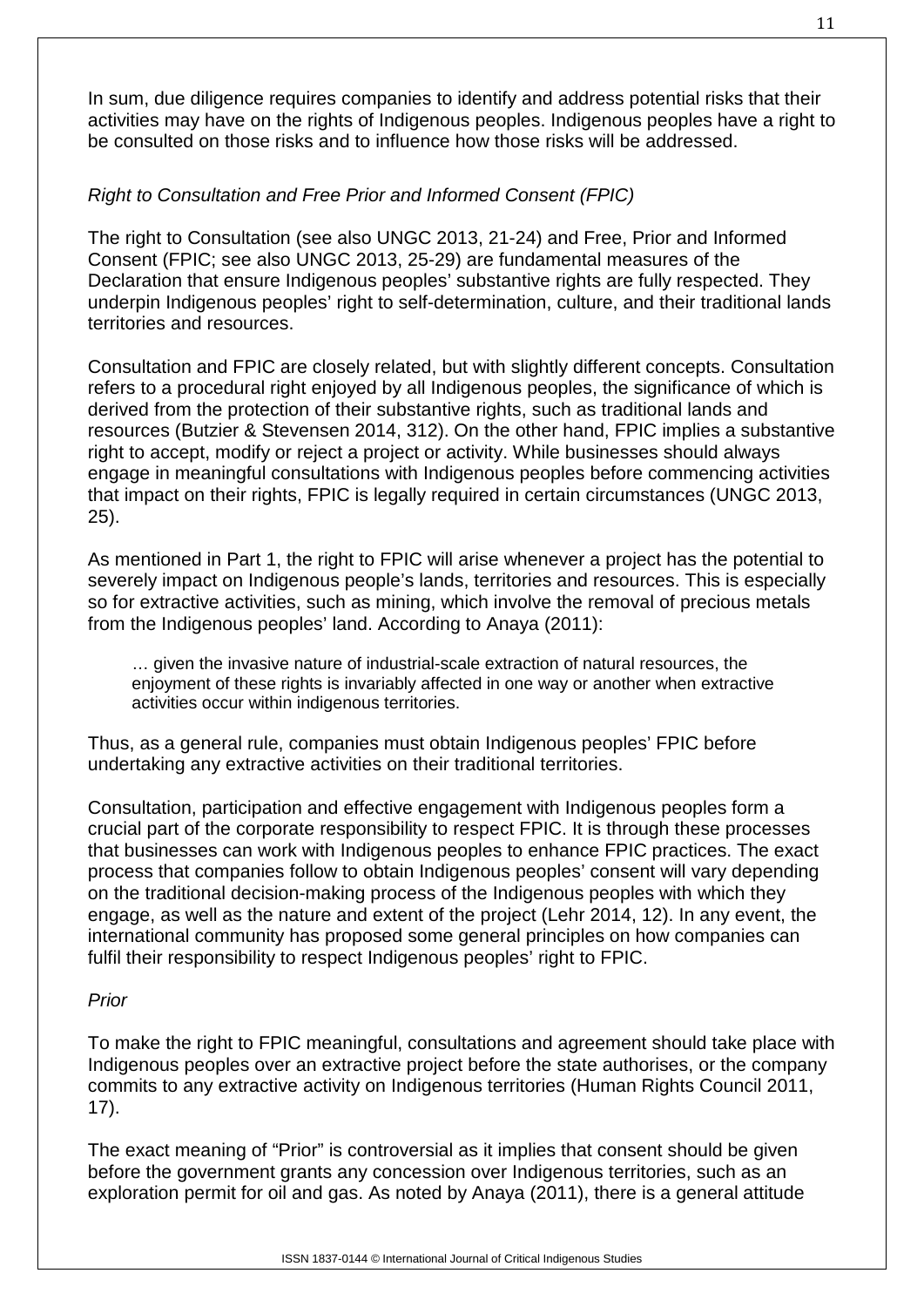among companies and states that consultations are not required for the exploration and that consent need not be obtained until a license for resource extraction has been granted. In Anaya's view, this position is simply incompatible with the principle of FPIC or with respect for the international standards of Indigenous rights (Anaya 2011).

Therefore, companies should, as early as possible, seek to engage with Indigenous communities on how to reach consensus at every stage of the project. Such an approach gives the whole community an opportunity to raise any ideas and concerns, and influence how the project takes shape. Early consultations also allow the company and the Indigenous group to identify potential or actual impacts on their rights that may not have otherwise been apparent. Such an approach is likely to produce long-term benefits for the company and the Indigenous peoples.

#### *Informed decision making*

Indigenous communities should be informed of factors that enable them to understand the project and participate in decision making. Companies should provide information on the nature and extent of the project, the potential economic, environmental, social and health costs, and most importantly, how the project will impact on their collective rights (Anaya, 2011, para 97).

Throughout the consultation process, all relevant information must be provided to the Indigenous community in a manner and form that they are able to understand. Companies should ensure that Indigenous peoples have the opportunity to consult with outside experts so that they can fully understand the implications of the project and how it will affect their rights (Forest Peoples Programme, 2014). And to ensure that this right is made effective, companies should bear the reasonable costs for these services (UNGC, 2013, 26).

#### *What is consent?*

Consultation and consent are closely related but distinct concepts (UNGC, 2013, 25). In order to obtain consent for a project, companies must engage in good faith consultations with the affected Indigenous peoples.<sup>[4](#page-16-3)</sup> However, consent is much more than a right to mere consultation. It is best understood as a formal, documented agreement that gives the company a social, and indeed legal, license to operate within Indigenous territories.

Companies have a responsibility to obtain Indigenous peoples' consent in a manner that is free, prior and informed (Anaya, 2011, paras 94-95). This means that companies should identify and consult with Indigenous peoples' representative institutions in order to negotiate a process for obtaining their consent (Anaya, 2011, paras 94-95). A consent process that is respectful to the community's traditional decision-making structures is more likely to be seen as legitimate and receive the support of community members.

This was a critical point highlighted during the project addressing the human rights impacts of the gold-mining operations in Porgera. The report emphasised that companies should also ensure that marginalised groups, such as women and disabled peoples, are able to participate in the decision-making process and that the project has the general support of the community (CLSHRC & HLSIHRC 2015). This can be a difficult task, but companies should work with the community to develop mechanisms to consult with such groups and enable them to have input into the decision.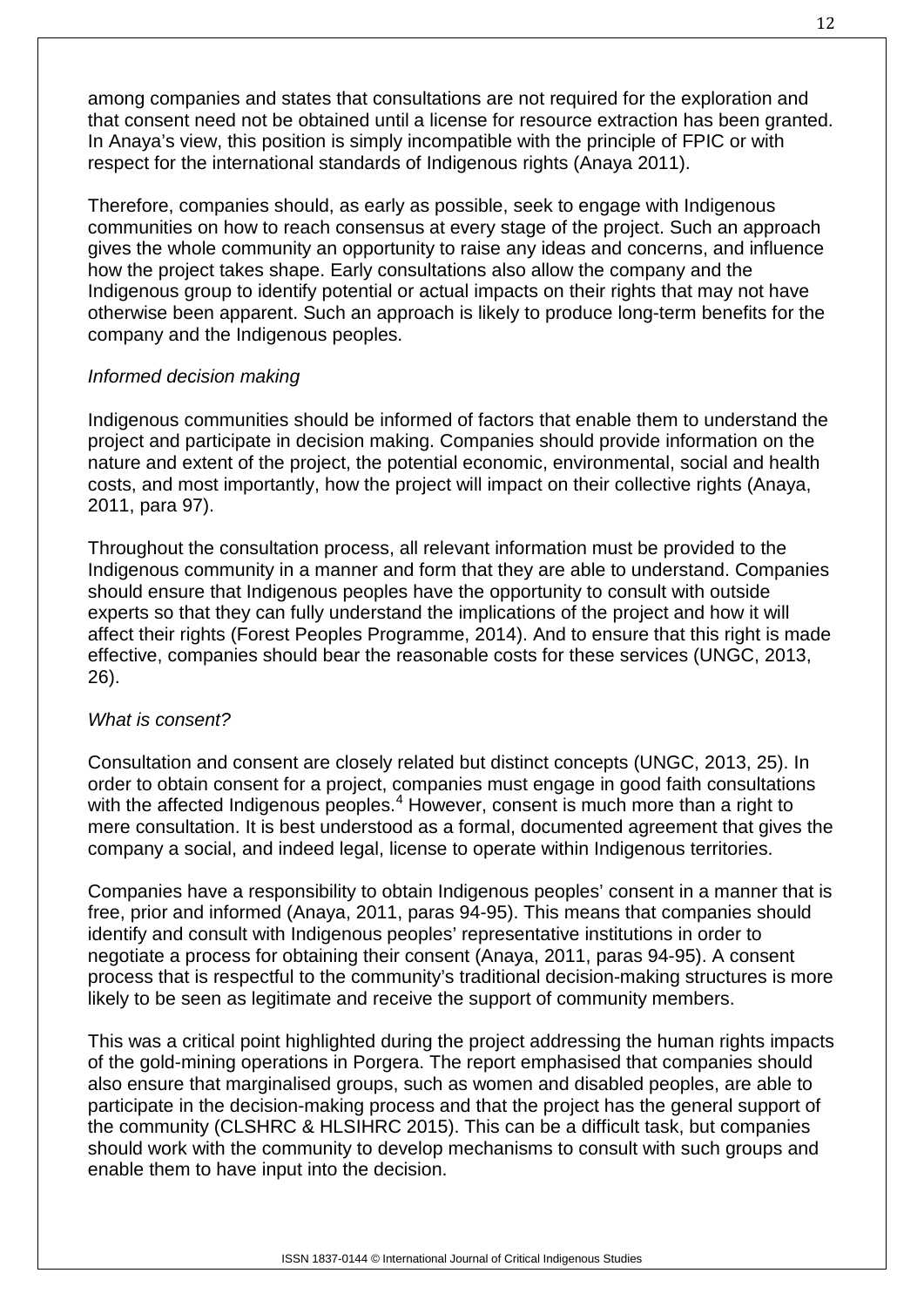Once the consultation process has come to an end, the Indigenous community should have the right to grant or withhold its consent. If the community decides to give its consent, it may wish to impose certain conditions such as an undertaking by the company not to degrade the environment. Where consent has been granted, the terms of the agreement would need to be recorded and documented. The agreement should also outline the process for resolving disputes and be compatible with the community's own priorities, customs and decision-making process (see Declaration, Article 32 (3)).

In any event, companies should build on the existing community engagement practices, and ensure that consent, if obtained, is free, prior and informed.

#### **Part Three—Remedies**

Even the best business practices cannot guarantee that Indigenous rights will be fully respected all of the time. Where a company identifies that it has caused or contributed to an adverse impact on Indigenous rights, it has a responsibility to remediate that impact through legitimate processes. This can be achieved in various ways; for example, by establishing operational-based grievance mechanisms or participating in the Indigenous communities' own dispute settlement process (see also United Nations Global Compact, 2013, 30-33). These processes should be informed by the relevant articles in the Declaration, particularly articles 1, 27, 28, 32 and 40.

In the first instance, companies need to ensure that any grievance mechanism is compatible with the Indigneous group's own customs, systems and decision-making processes. This is also an opportunity for the company to learn more about the Indigenous groups' culture and governance systems. A remediation process that is respectful of the rights of Indigneous groups is more likely to be accepted by all members of the community (Allen & Xanthaki 2011).

Second, companies and Indigenous communities should decide on the appropriate remediation process at the earliest stage possible. This will ensure that both parties are familiar with the ground rules and procedure, and build institutional capacity. It will also allow the parties to resolve disputes promptly and stop minor grievances from escalating.

Ideally, grievances should be settled through a non-adversarial process, such as mediation or negotiation, provided that such processes are compatible with the Indigenous groups' own system.

When human rights are violated, victims can seek a remedy against companies in domestic courts; for example, in New Zealand, when breaches of the Human Rights Act 1993 or NZ Bill of Rights Act 1990 occur. On many occasions, Indigenous peoples have used domestic courts to bring allegations of human rights abuses against companies. However, domestic courts may not always be accessible or appropriate for Indigenous peoples. Many Indigenous communities live in isolated areas, litigation can be expensive and lengthy, and formal court procedures may not be compatiable with the Indigenous group's own customs and traditions. Subsequently, a domestic process that is accessible to Indigenous peoples is required.

At the international level, however, only the state can be held responsible for human rights violations. This is because international law does not currently provide enforcement mechanisms to hold companies responsible for their human rights abuses. To this end, stronger regulatory schemes and stronger consultation obligations should be encouraged.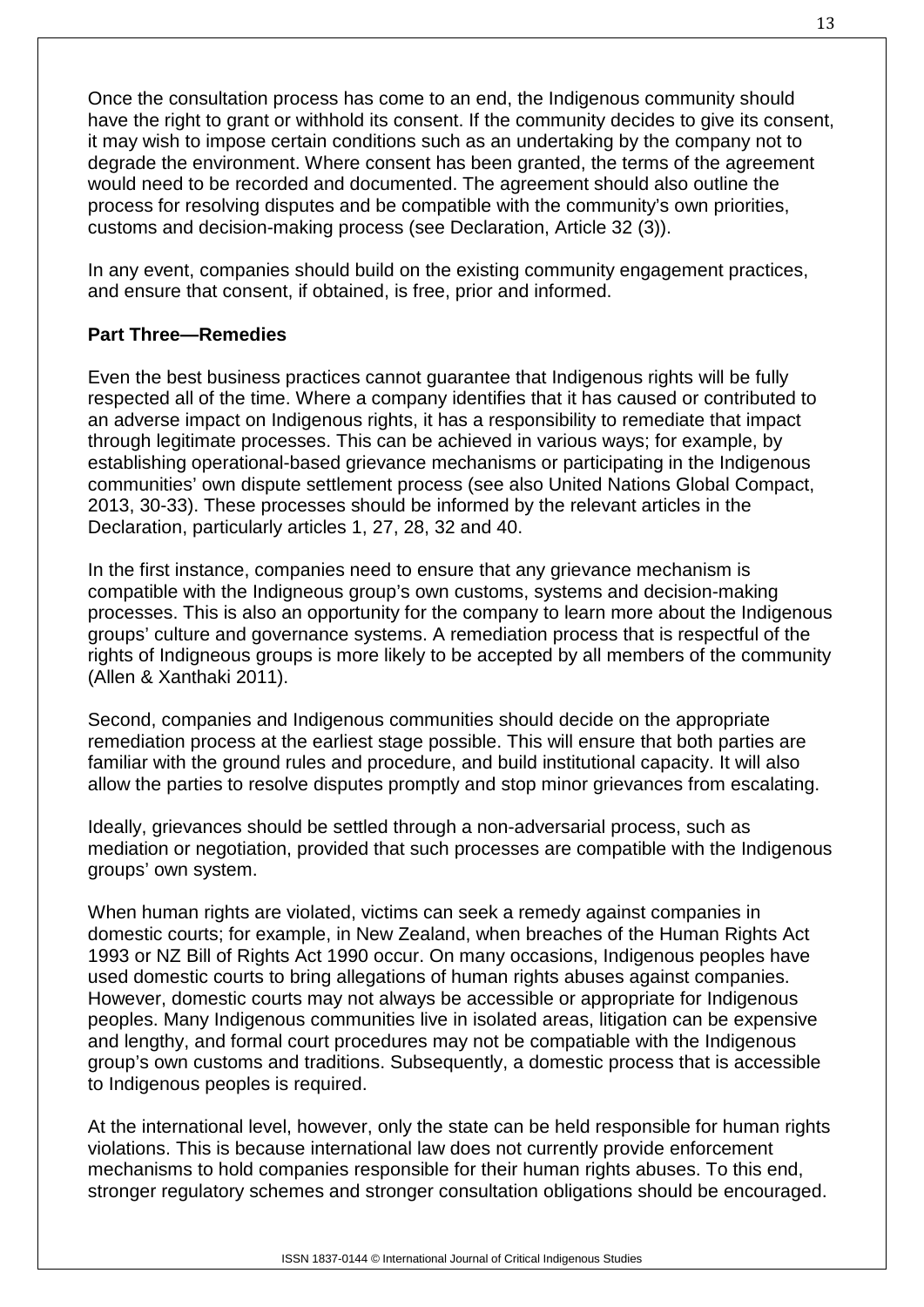Companies need to develop a greater understanding and an enhanced awareness of Indigenous rights, with a particular focus on the right of free prior and informed consent.

#### **Conclusion**

Although the Declaration may not be incorporated into respective domestic legislation, the state has a duty to protect the rights of Indigenous people against adverse corporate behaviour. A company has a duty to act consistently with the Declaration and respect the rights contained within.

Failure by the state to recognise rights contained in the Declaration does not absolve a company of its personal responsibility towards Indigenous peoples. Corporate responsibility is an individual responsibility, so conformity to the UNDRIP is required. Adherence to domestic legislation does not absolve a corporation's individual responsibility to act in a manner consistent the UNDRIP.

In instances where property rights law has been established, such as the right to lands, territories and resources, the same standard attaches, such as the right to free prior and informed consent. Due to the nature of the right, a higher standard applies due to the cultural component when compared to a non-Indigenous property right. Furthermore, the right to self-determination of Indigenous peoples as defined in the Declaration should be upheld and protected against the business activities of non-Indigenous peoples.

Nonetheless, states and companies often fail to recognise these rights. Companies defer to this failure by the state and highlight the economic benefits of the project and emphasise the national advantages to justify the activities. However, economic benefit is often not a priority for Indigenous peoples, and many are sceptical of any benefit (Anaya, 2011, para 107).

Frequently, projects and activities are undertaken without Indigenous participation. What is required is a new model whereby the Indigenous right of self-determination is respected and the "protect, respect and remedy" framework articulated in the Guiding Principles on Business and Human Rights is applied in the same way as human rights are applied and the right of free prior and informed consent is applied (United Nations, 2011).

The Declaration builds on and manifests the long-standing common body of opinion of principles that recognise the rights of Indigenous peoples. Constitutional recognition of these fundamental rights—for instance, in Bolivia and Ecuador—would assist to provide clarity and certainty to Indigenous peoples, states and companies when corporate activities are undertaken on or near traditional lands.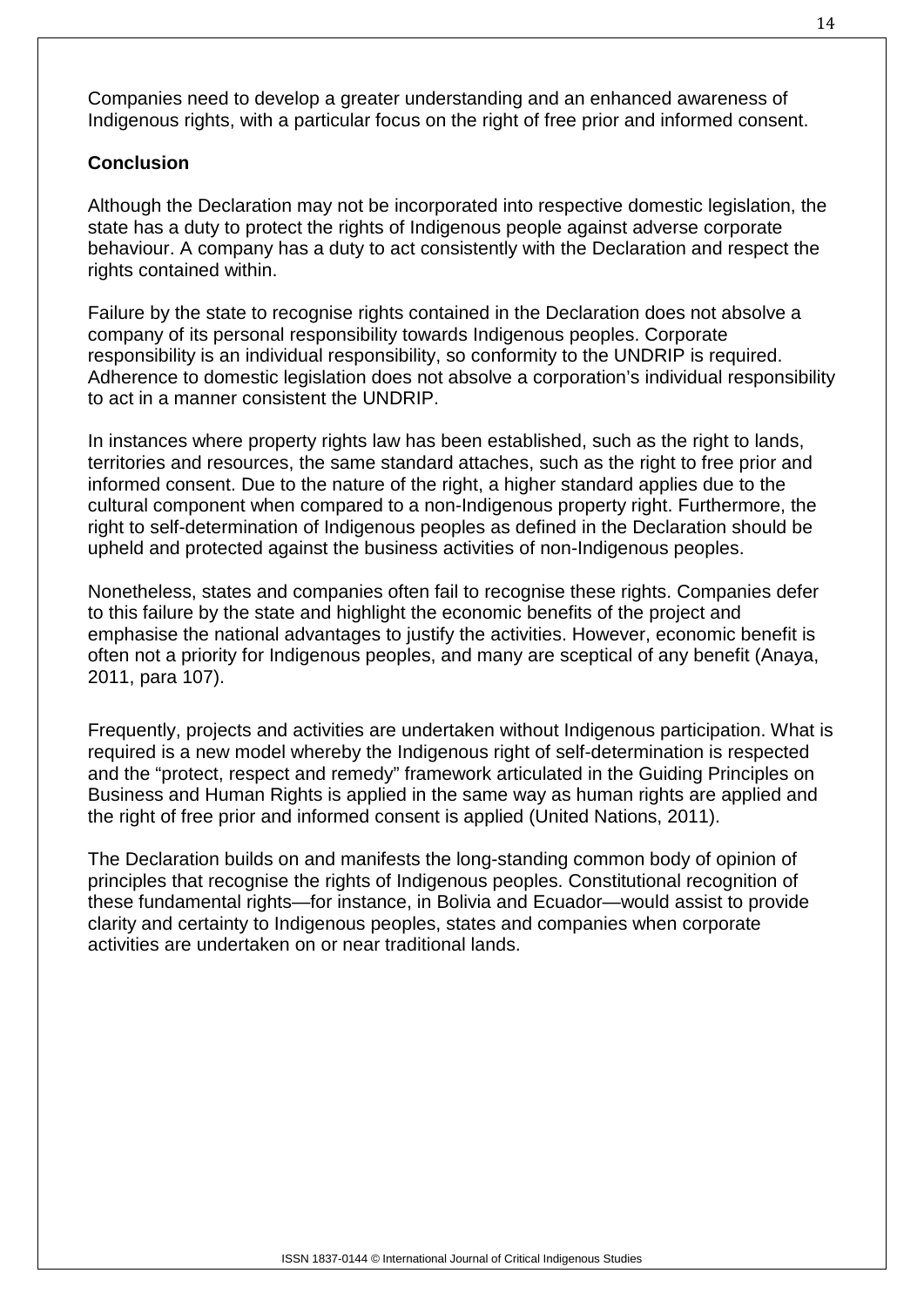#### **References**

Allen, Stephen and Alexandra Xanthaki. 2011. *Reflections on the UN Declaration on the Rights of Indigenous Peoples*. London: Bloomsbury.

Anaya, James S. 2009. *International human rights and indigenous peoples*. New York: Aspen Publishers.

Anaya, James S. 2011. *Report to the Human Rights Council (Summary of activities. Extractive industries operating within or near indigenous territories)*, A/HRC/18/35. [http://unsr.jamesanaya.org/annual-reports/report-to-the-human-rights-council-a-hrc-18-35-](http://unsr.jamesanaya.org/annual-reports/report-to-the-human-rights-council-a-hrc-18-35-11-july-2011) [11-july-2011](http://unsr.jamesanaya.org/annual-reports/report-to-the-human-rights-council-a-hrc-18-35-11-july-2011)

Barelli, Mauro. 2011. "Shaping Indigenous self-determination: Promising or unsatisfactory solutions?" *International Community Law Review* 13 (4): 413-436.

Butzier, Stuart R. and Sarah M. Stevenson. 2014. "Indigenous peoples' rights to sacred sites and traditional cultural properties and the role of consultation and free, prior and informed consent". *Journal of Energy & Natural Resources Law* 32: 297-334.

Cernic, Jernej Letnar. 2013. "State obligations concerning Indigenous peoples' rights to their ancestral lands: Lex imperfecta?" *American University International Law Review* 28 (4): 1129-1171.

Colchester, Marcus and Maurizio Farhan Ferrari. 2007. *Making FPIC—Free, Prior and Informed Consent—work: Challenges and prospects for Indigenous peoples*. Moreton-in-Marsh, UK: Forest Peoples Programme.

Columbia Law School Human Rights Clinic [CLSHRC] and Harvard Law School International Human Rights Clinic [HLSIHRC]. 2015. *Righting wrongs? Barrick Gold's remedy mechanism for sexual violence in Papua New Guinea: Key concerns and lessons learned.* <http://hrp.law.harvard.edu/wp-content/uploads/2015/11/FINALBARRICK.pdf>

Davis, Megan. 2012. "To bind or not to bind: The United Nations Declaration on the Rights of Indigenous Peoples five years on". *Australian International Law Journal* 19: 17-48.

Engle, Karen. 2011. "On fragile architecture: The UN Declaration on the Rights of Indigenous Peoples in the context of human rights." *European Journal of International Law* 22 (1): 141-163.

Forest Peoples Programme. 2014. *Free, Prior and Informed Consent (FPIC).* Moreton-in-Marsh, UK: Author. www.forestpeoples.org/guiding-principles/free-prior-and-informedconsent-fpic

Gilberthorpe, Emma and Glenn Banks. 2012. "Development on whose terms? CSR discourse and social realities in Papua New Guinea's extractive industries sector." *Resources Policy* 37 (2), 185-193.

Hathaway, Michael. 2016. "China's Indigenous peoples? How global environmentalism unintentionally smuggled the notion of indigenity into China." *Humanities* 5 (3): 54. doi:10.3390/h5030054

Hilson Gavin. 2012. "Corporate Social Responsibility in the extractive industries: Experiences from developing countries." *Resources Policy* 37 (2): 131-137.

Human Rights Council. 2012. "Comment on the Human Rights Council's Guiding Principles on Business and Human Rights as related to Indigenous Peoples and the Right to Participate in Decision-Making with a Focus on Extractive Industries." [http://www.ohchr.org/Documents/Issues/IPeoples/EMRIP/Session5/A-HRC-EMRIP-2012-](http://www.ohchr.org/Documents/Issues/IPeoples/EMRIP/Session5/A-HRC-EMRIP-2012-CRP1_en.pdf) [CRP1\\_en.pdf](http://www.ohchr.org/Documents/Issues/IPeoples/EMRIP/Session5/A-HRC-EMRIP-2012-CRP1_en.pdf)

ISSN 1837-0144 © International Journal of Critical Indigenous Studies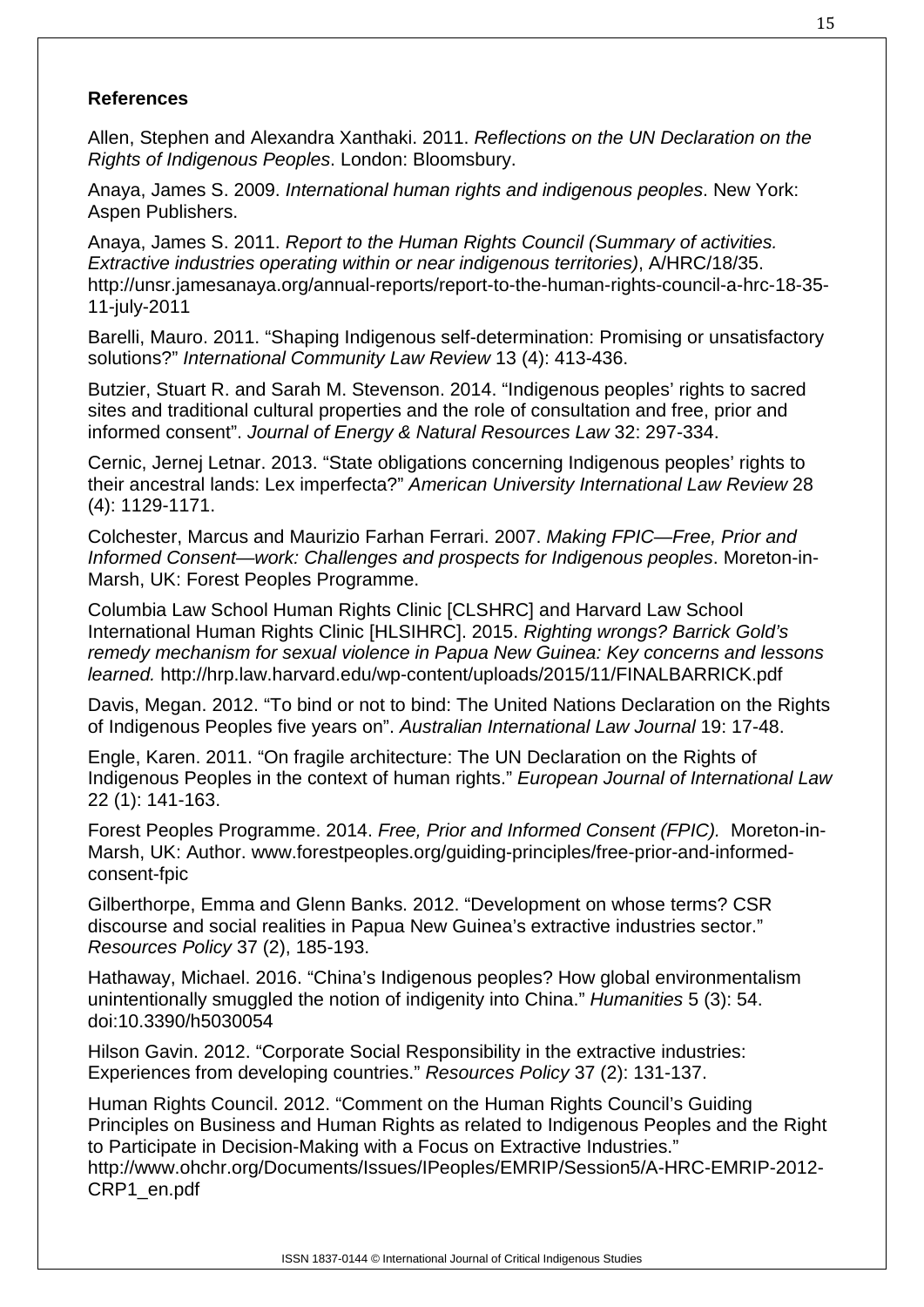Human Rights Watch. 2010. *Gold's costly dividend: Human rights impacts of Papua New Guinea's Porgera Mine.* New York: Author. https://www.hrw.org/report/2011/02/01/goldscostly-dividend/human-rights-impacts-papua-new-guineas-porgera-gold-mine

McKay, Fergus. 2004. "Indigenous people's right to free prior and informed consent and the World Bank's Extractive Industries Review." *Sustainable Development Law and Policy* 4 (2), 43-65.

MacKay, Laura. 2013. "The United Nations Declaration on the Rights of Indigenous Peoples; a step forward or two back?" *Public Interest Law Journal of New Zealand,* 177. http://www.nzlii.org/nz/journals/NZPubIntLawJl/2013/11.html

Lehr, Amy K. 2014. "Indigenous Peoples' Rights and the Role of Free, Prior and Informed Consent." [http://solutions-network.org/site-](http://solutions-network.org/site-fpic/files/2012/09/FPIC_Indigenous_Peoples_UN-global-compact.pdf)

[fpic/files/2012/09/FPIC\\_Indigenous\\_Peoples\\_UN-global-compact.pdf](http://solutions-network.org/site-fpic/files/2012/09/FPIC_Indigenous_Peoples_UN-global-compact.pdf)

OECD. 2017. "Responsible business conduct. OECD Guidelines for Multinational Enterprises." [https://mneguidelines.oecd.org/stakeholder-engagement-extractive](https://mneguidelines.oecd.org/stakeholder-engagement-extractive-industries.htm)[industries.htm](https://mneguidelines.oecd.org/stakeholder-engagement-extractive-industries.htm)

O'Faircheallaigh, Ciaran, and Saleem Ali. 2008. *Earth matters: Indigenous peoples, the extractive industries and corporate social responsibility*. Sheffield, UK: Greenleaf Publishing.

Toki, Karen. 2010. "What a difference a DRIP makes; the implications of officially endorsing the United Nations Declaration on the Rights of Indigenous Peoples." *Auckland University Law Review* 16, 243-273.

United Nations. 2011. *OHCHR, Guiding Principles on Business and Human Rights.* Geneva, Author.

United Nations. 2013. UN Working Group on the Issue of Human Rights and Transnational Corporations and Other Business

Enterprises. [http://www.ohchr.org/Documents/Issues/Business/WGActivitiesAndEngagem](http://www.ohchr.org/Documents/Issues/Business/WGActivitiesAndEngagement.pdf) [ent.pdf](http://www.ohchr.org/Documents/Issues/Business/WGActivitiesAndEngagement.pdf)

United Nations General Assembly. (2007). *United Nations Declaration on the Rights of Indigenous Peoples : resolution / adopted by the General Assembly*, 2 October 2007, A/RES/61/295, available at: http://www.refworld.org/docid/471355a82.html

United Nations General Assembly. 2011. *Report of the Special Rapporteur on the Rights Of Indigenous Peoples,* Sixty-sixth session, August 2011, Item 66 of the Provisional Agenda Rights of Indigenous Peoples A/66/288, para 94.

United Nations. 2011. *OHCHR, Guiding Principles on Business and Human* United Nations General Assembly. 2011. *Report of the Special Rapporteur on the Rights Of Indigenous Peoples,* Sixty-sixth session, August 2011, Item 66 of the Provisional Agenda Rights of Indigenous Peoples A/66/288, para 94.

United Nations Office of the High Commissioner for Human Rights (UNOHCHR). 2012. The corporate responsibility to respect human rights: An interpretive guide. New York and Geneva: United Nations.

http://www.ohchr.org/Documents/Publications/HR.PUB.12.2\_En.pdf

United Nations Office of the High Commission for Human Rights (UNOHCHR). 2013. *Reports of the Special Representative of the Secretary-General on human rights and transnational corporations and other business enterprises (A/68/279).* New York and Geneva: United Nations.

http://www.ohchr.org/EN/Issues/Business/Pages/Reports.aspx#srepresentative